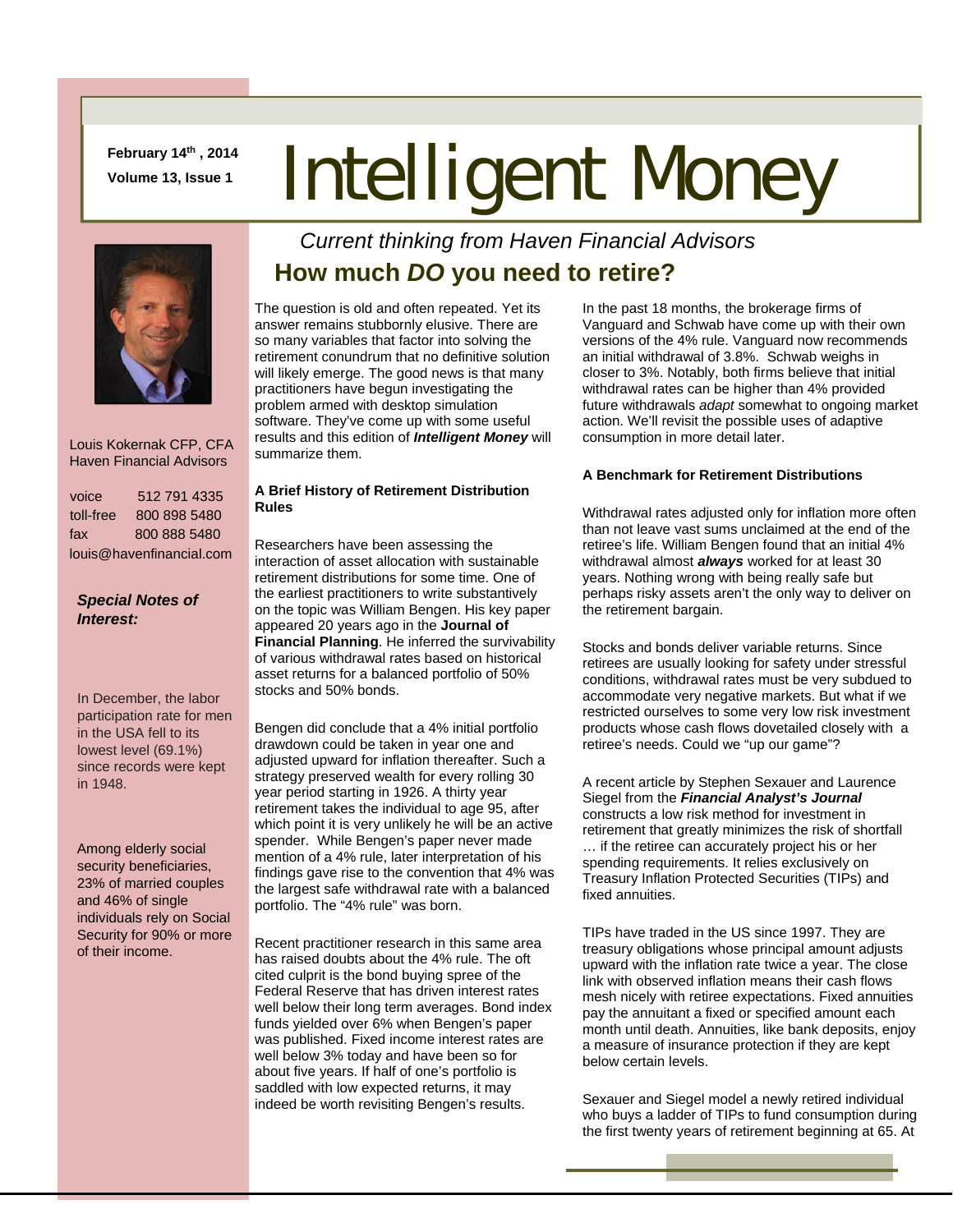# **Intelligent Money**



the same time, that individual buys a deferred annuity whose initial payment dovetails closely with last cash distribution from the TIPs at age 85. That fixed annuity eliminates the longevity risk from the investment strategy.

The required expenditures on TIPs and annuities as well as the proportions of the two products are a function of interest rates and other market conditions. In today's financial markets, an investor can invest \$100,000 in TIPs and annuities to fund an inflation-adjusted payout of about \$4700 starting at age 65. The specific implementation would require an \$85,000 outlay to TIPs and \$15,000 to a deferred annuity.

That's a nice takeaway. A potential retiree can be reasonably assured of a safe retirement provided that he can save 21.3 times his required consumption at age 65.

As helpful as these calculations are as a benchmark, the foregoing investment strategy has shortcomings in real life. There is no residual value to the investment portfolio once the annuitant dies. Most retirees would like to pass on a legacy. Nor is there any provision for unanticipated expenditures. No retiree can really project their required consumption needs for the next two or three decades. Most of us would like some additional upside to our investments to provide for emergencies.

The investment action outlined in the FAJ article is a decumulation strategy intended for retirees. It may not be suitable for those still saving for retirement. Because of its low risk, an investment in TIPs and annuities is low

25

30

35

40

return. In today's market conditions, ten year TIPs offer a premium that is roughly 0.50% higher than inflation. For individuals with reasonably long time horizons to accumulate wealth, more conventional investment strategies involving stocks and bonds may still be the best option.

#### **Asset Allocation Through Time**

Risky assets play a constructive role both before and after retirement. Most conventional retirement planning strategy holds that investment portfolios should gradually reduce risk as the investor ages. Rules of thumb abound that suggest that one's allocation to bonds increases over time. A declining investment horizon traditionally calls for a greater weighting to lower risk bonds at the expense of stocks.

More recent simulations of the retirement planning problem have taken issue with the strategy of gradual portfolio risk reduction. Wade Pfau and Michael Kitces found that the objectives of retirement saving are best met when portfolio risks are minimized *at the time of retirement*. This is the point of greatest financial vulnerability and should be accompanied by a correspondingly low risk portfolio.

When work stops on or about age 65, the investor's human capital is exhausted while their remaining investment horizon remains long. An analysis of retirement investment paths reveals one of the common attributes of "unsuccessful" scenarios is poor real portfolio returns *early* in the individual's retired life. Makes sense. After all, very few octogenarians have been financially derailed by a bad stock market. By that point, most of their consumption is behind them.

*"While William Bengen's paper never made mention of a 4% rule, later interpretation of his findings gave rise to the convention that 4% was the largest safe withdrawal rate with a balanced portfolio. The "4% rule" was born."*

Contrasting the U‐shaped risk glide path with the conventional wisdom Fraction of portfolio invested in equities Traditional financial planning gradually reduces risk until death Glide path of an investor trying to maximize portfolio survivability

Age of Investor

50

55

60

65

70

75

80

85

90

95

45